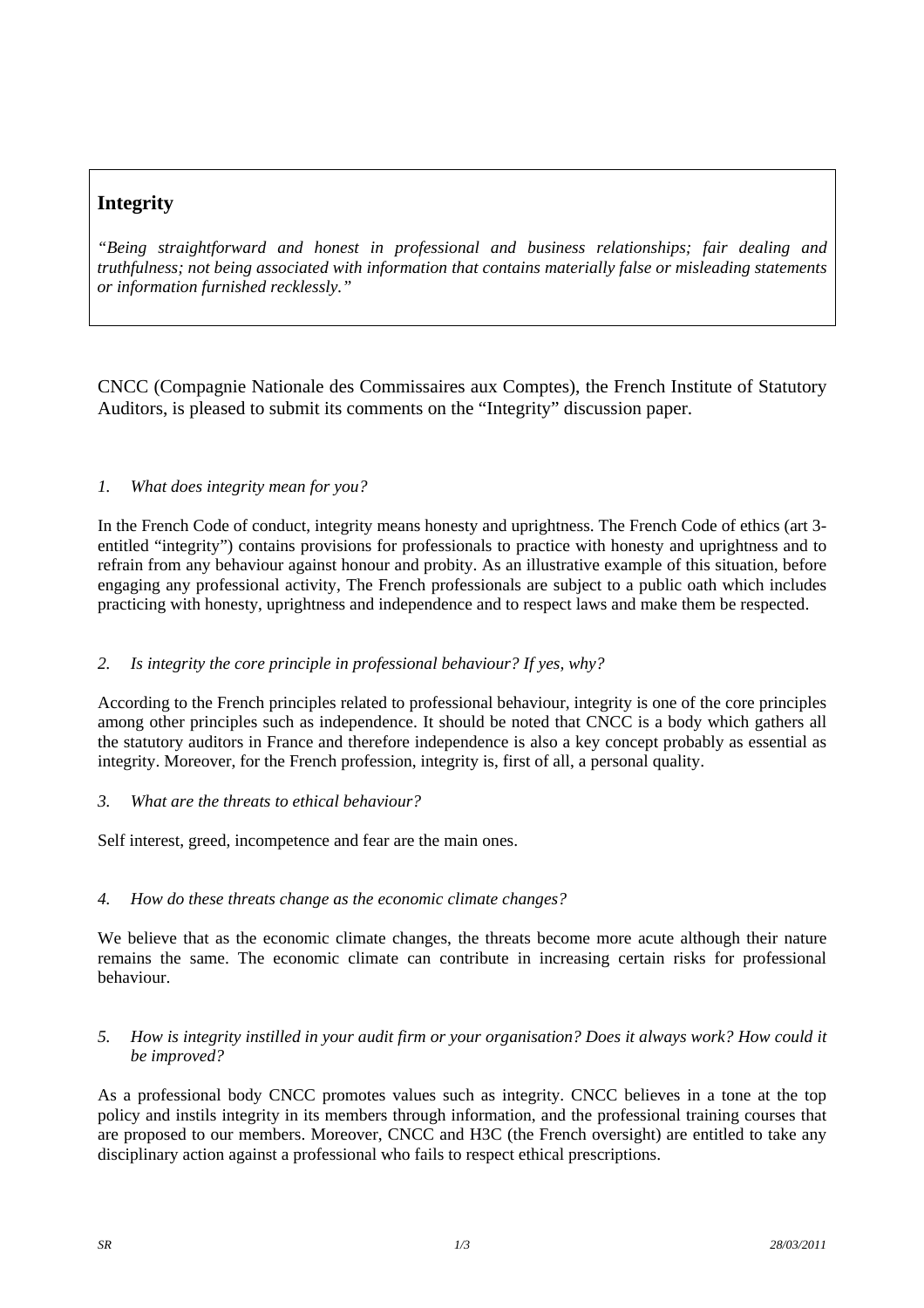*6. Do readers agree that integrity is actually the core principle and should be highlighted as such, compared with the other fundamental principles referred to in paragraph 2.3? If not, why not?* 

According to what is explained above in question 2, for the French auditing profession there is another principle as important as Integrity which is independence. This is the reason why we don't agree on integrity being the only core principle and, therefore, should be highlighted as such.

*7. Do the other fundamental principles derive from integrity or are they complementary to it? Please explain your rationale?* 

As we have explained above, we believe that Integrity is a principle which relates to a personal quality and therefore it can be part of fundamental principles such as independence. Accordingly we do not think that Integrity is necessarily the core principle. But we believe that integrity is a cross-quality that can't be per se self-sufficient as it is a component of other principles.

*8. From the perspective of professional ethical behaviour, does the quality of the persons' character matter if their actions are consistent with expected standards? Does this have consequences for the disciplinary process?* 

Yes, it does. For the French statutory auditors' profession the scope of the disciplinary action may include private behaviour. Therefore, we can say that the quality of the person's character matters if his action, professional or personal, is not consistent with expected professional ethical standard.

*9. Do readers believe that the perceived integrity of the profession as a whole impacts upon the integrity of individuals within it? Again, does this have consequences for the disciplinary process?* 

Yes, we believe that the perceived integrity of the profession may have an impact on the integrity of individuals concerned. The overall perceived image of the profession may create disrepute of the profession as a whole and therefore may impact general behaviour of individuals. Please refer to our previous answer.

*10. Would it be helpful for codes of ethics of accountancy bodies to include further discussion on integrity? If so, what are the key points that should be included?* 

For the reasons explained above, we don't believe it would be necessarily helpful for the accountancy bodies' codes of ethics.

*11. Should there be greater clarity of the extent to which personal integrity would affect professional integrity, to enhance harmonisation? What sort of personal behaviour should merit professional disciplinary action?* 

We believe that the existing cultural differences between the member bodies would make it very difficult to provide written detailed explanations on the extent to which personal integrity would affect professional integrity. We are attached to a principle-based Code and we believe that additional material in this respect would not help and may include risks of drifting towards a rule-based approach. We believe that harmonisation can be reached through the principles and guidance.